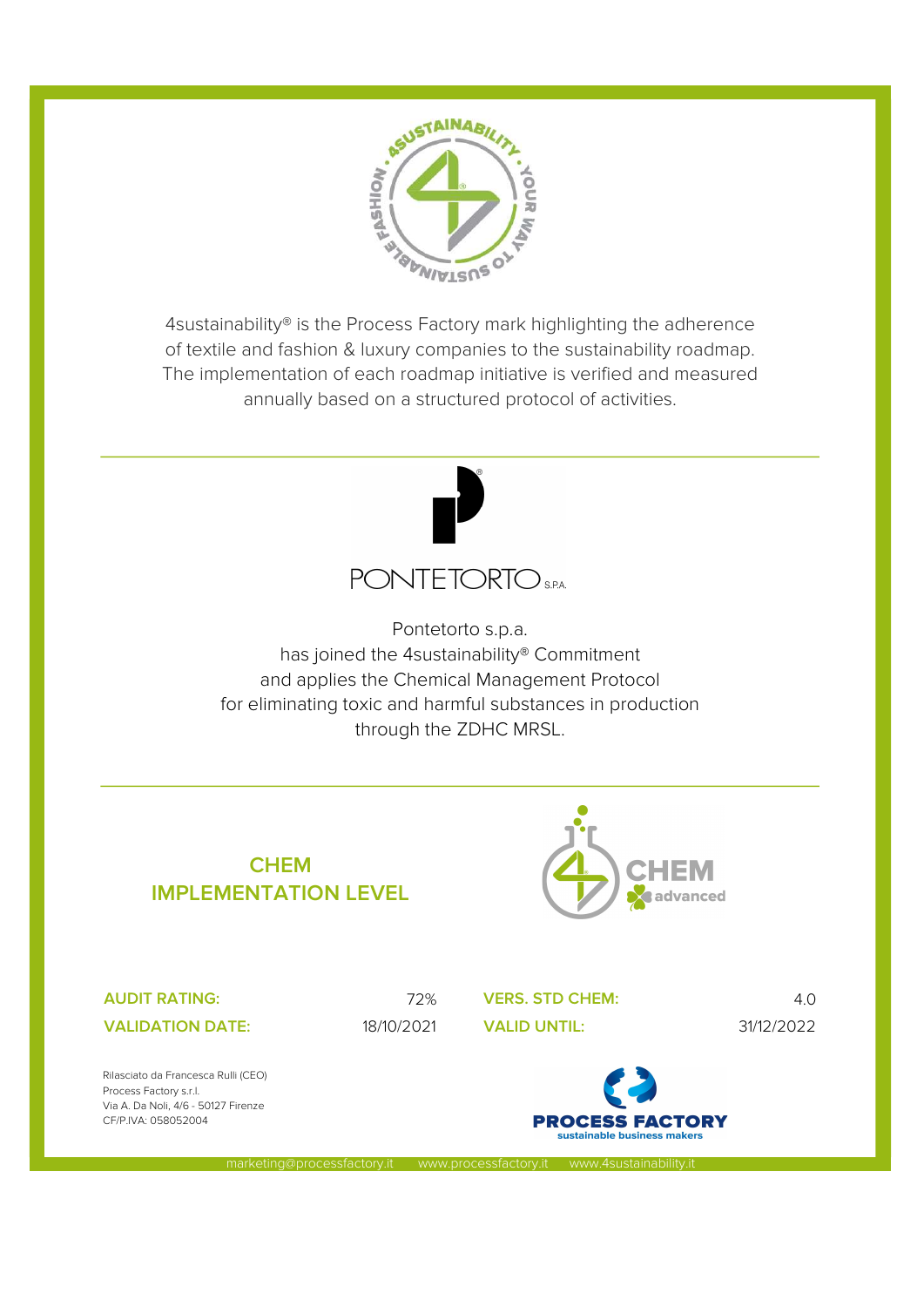

# ABSTRACT

## 4s Audit Report Chemical Management

Version 4.0



### Pontetorto s.p.a. socio unico

#### 4s REQUIREMENTS

#### Management system

Evaluating the implementation of a chemical management system within the company. The verified requirements range from the presence and communication of an internal sustainability policy, to staff training, as well as to the definition of reduction targets and monitoring of over-time performance.

#### Chemical risk management

Assessing chemicals risk management within the factory. The verified requirements measure the chemical inventory information management, the related qualification level to ZDHC MRSL 2.0, and related pahse put plan and improvement plan.

#### Materials risk management

Assessing the management and control system of incoming materials and their compliance level with 4sustainability PRSL, as a tool for reducing the risk of incoming contamination in the production process.

**Supply Chain assessment**<br>Evaluating the company's supply chain management and assessment. The verified requirements measure the mapping activity, qualification, engagement, training and monitoring of subcontractors and material suppliers and all the procedures in place.

#### Process management

Assessing the production processes management and traceability. The verified requirements measure the correct functioning of the internal traceability system and its digitalization. Morover it includes processe due-diligence tests in order to monitor contamination on the products.

#### Chemical Health&Safety

Assessing health and safety requirement linked to chemical management. The verified requirements range from labeling, handling and storage of chemical products within the factory, to<br>emergency procedure and waste managemen

#### Output Management

Evaluating the company managament of process output. The verified requirements range from legal permission for emission to the control of waste water according to ZDHC Guidelines. for internal and external processes and final product testing.



## AUDIT RATING

AUDIT DATE

29/09/2021



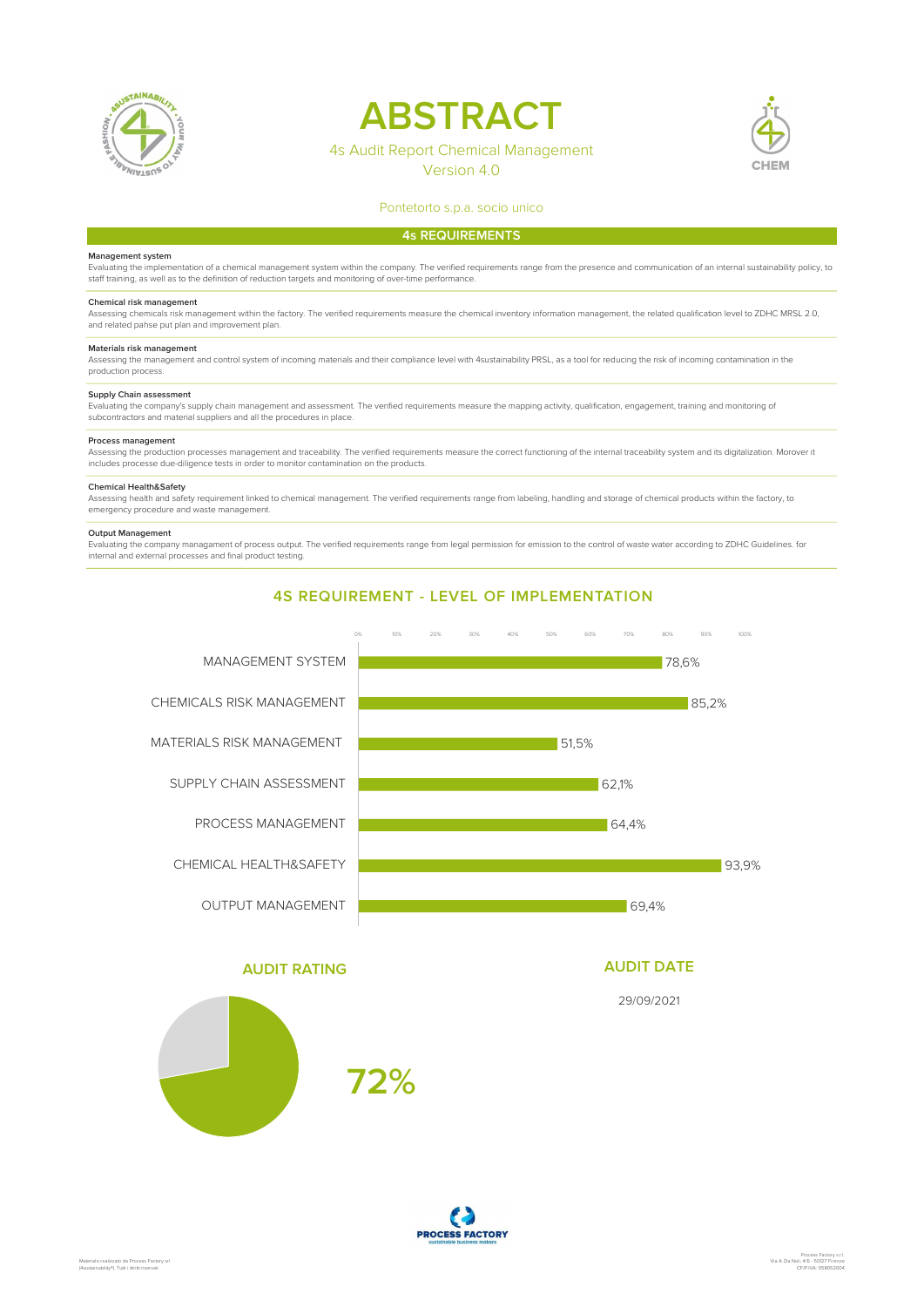#### **PRODUCTION MODEL**



#### RAW MATERIALS SUPPLIERS RATING



**PROCESS** 

#### CHEMICAL HIGH-RISK EXTERNAL PROCESSES SUBCONTRACTORS RATING



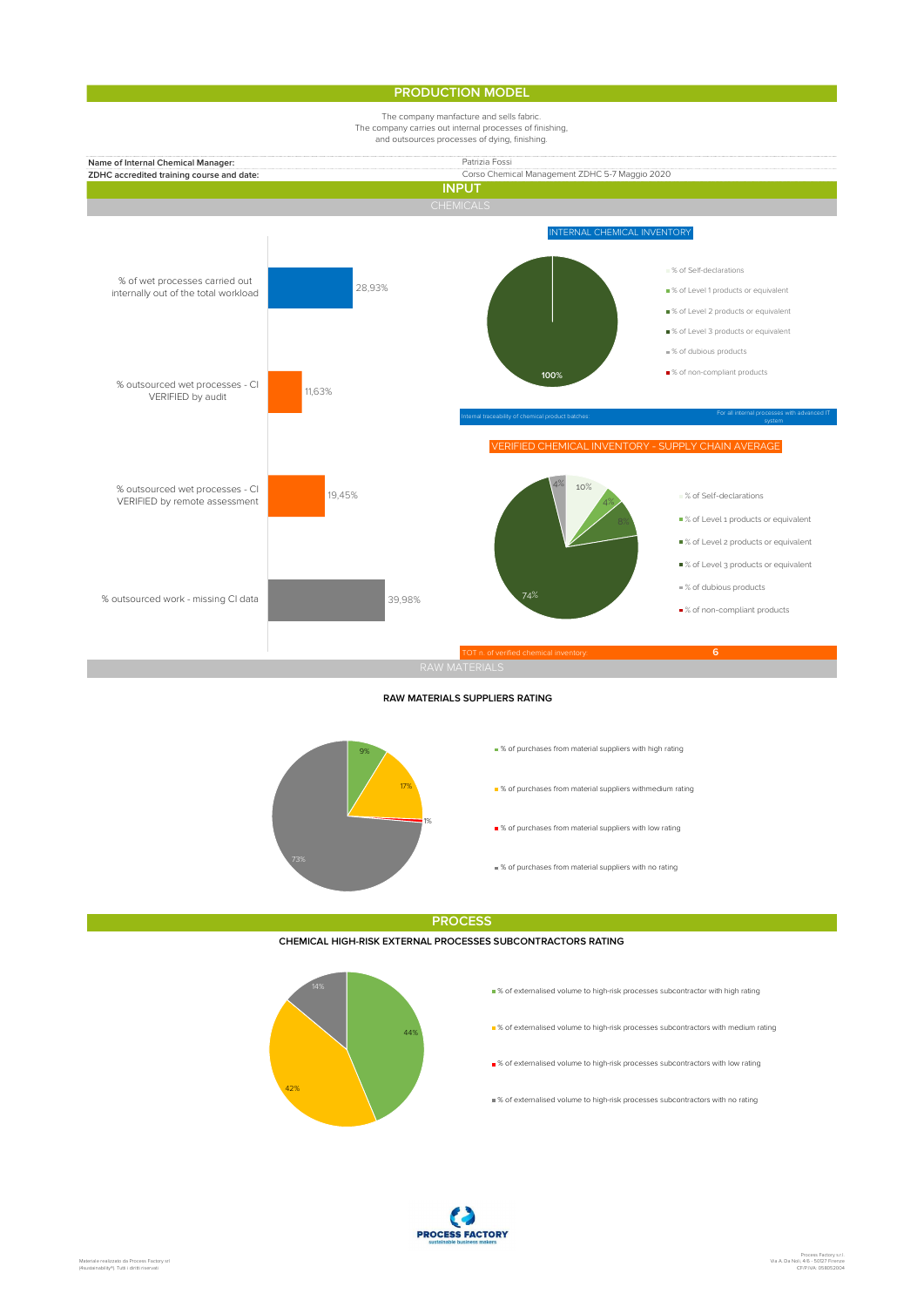